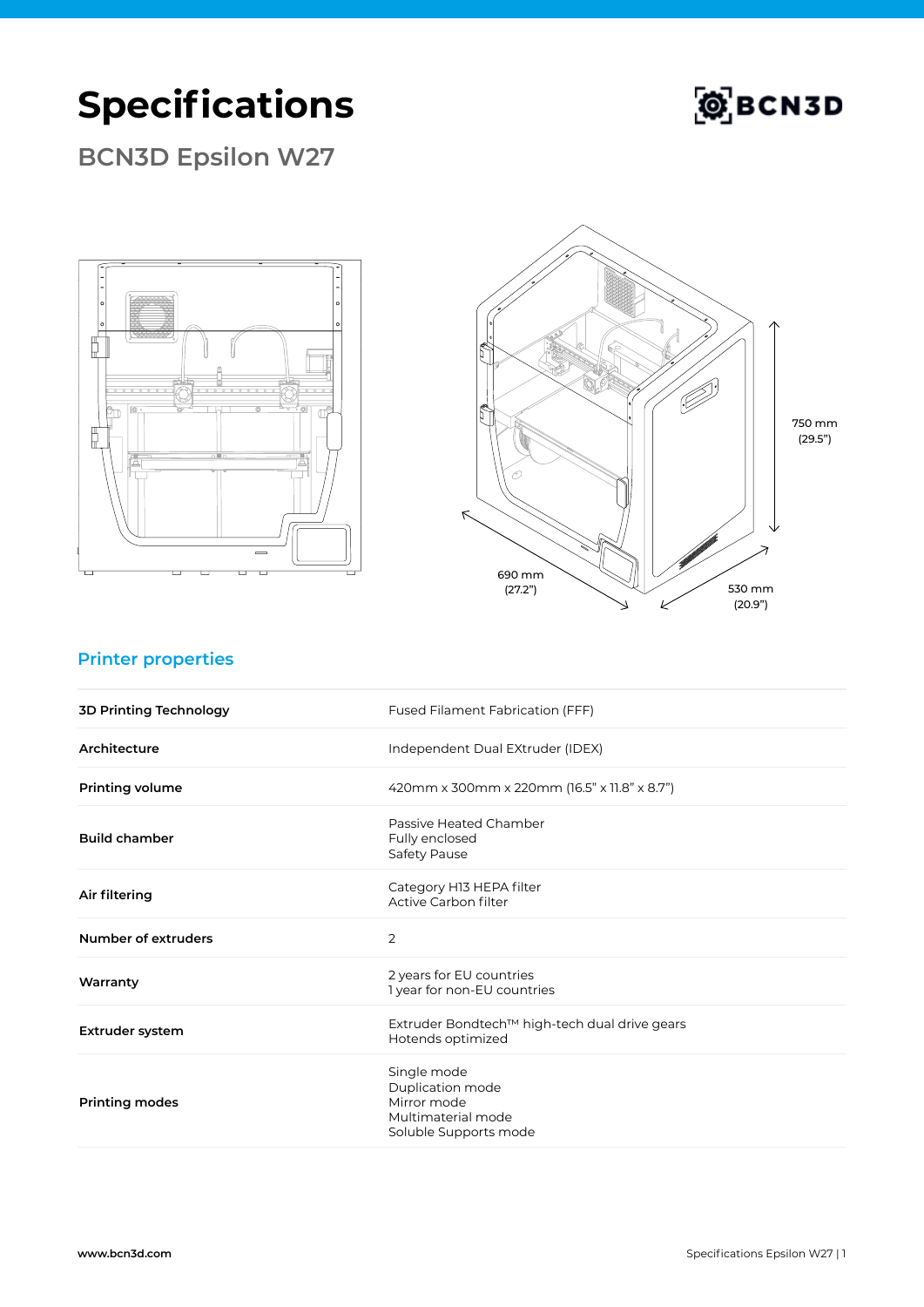# **Specifications**

**BCN3D Epsilon W27**



#### **Printer properties**

| <b>Calibration system</b>   | Based on a piezoelectric sensor<br>Main features:<br>* Accurate Z homing<br>* Quick assisted bed leveling<br>* Automatic XYZ offset extruder calibration<br>* Automatic Mesh Mapping                                                                   |
|-----------------------------|--------------------------------------------------------------------------------------------------------------------------------------------------------------------------------------------------------------------------------------------------------|
| <b>Electronics</b>          | Single Board Computer: Toradex ARM Compute Module<br>Motion Board: BCN3D Electronics with Independent Stepper Drivers                                                                                                                                  |
| Firmware                    | <b>BCN3D Embedded Linux distribution</b><br><b>BCN3D Epsilon - Marlin</b>                                                                                                                                                                              |
| <b>Heated bed</b>           | Silicone thermal pad                                                                                                                                                                                                                                   |
| Screen                      | 5" full color capacitive touchscreen                                                                                                                                                                                                                   |
| <b>Supported languages</b>  | Spanish<br>English<br>German<br>French<br>Italian<br>Japanese<br>Portuguese<br>Chinese                                                                                                                                                                 |
| <b>Supported files</b>      | *.gcode                                                                                                                                                                                                                                                |
| Operating sound             | 49 dB(A)                                                                                                                                                                                                                                               |
| Nozzle diameter             | Brass nozzle: 0,4mm (default)   0,6mm   0,8mm   1,0mm<br>Hotend X: 0,6mm - Hotend M: 0,4mm                                                                                                                                                             |
| <b>Certifications</b>       | CE / FCC                                                                                                                                                                                                                                               |
| Connectivity                | Offline printing: SD card<br>Online printing: WiFi or Ethernet (through BCN3D Cloud)                                                                                                                                                                   |
| <b>Materials</b>            |                                                                                                                                                                                                                                                        |
| <b>Filament diameter</b>    | $2,85 \pm 0,05$ mm                                                                                                                                                                                                                                     |
| <b>Compatible materials</b> | Standard materials: PLA, Tough PLA, PET-G, TPU 98A, PVA, BVOH<br>Technical materials: ABS, PP, PA<br>Composite materials (only with Hotend X): PP GF30, PAHT CF15, PET CF15<br>Metal materials (only with Hotend M): Ultrafuse 316L, Ultrafuse 17-4 PH |
| Open filament system        | Yes                                                                                                                                                                                                                                                    |